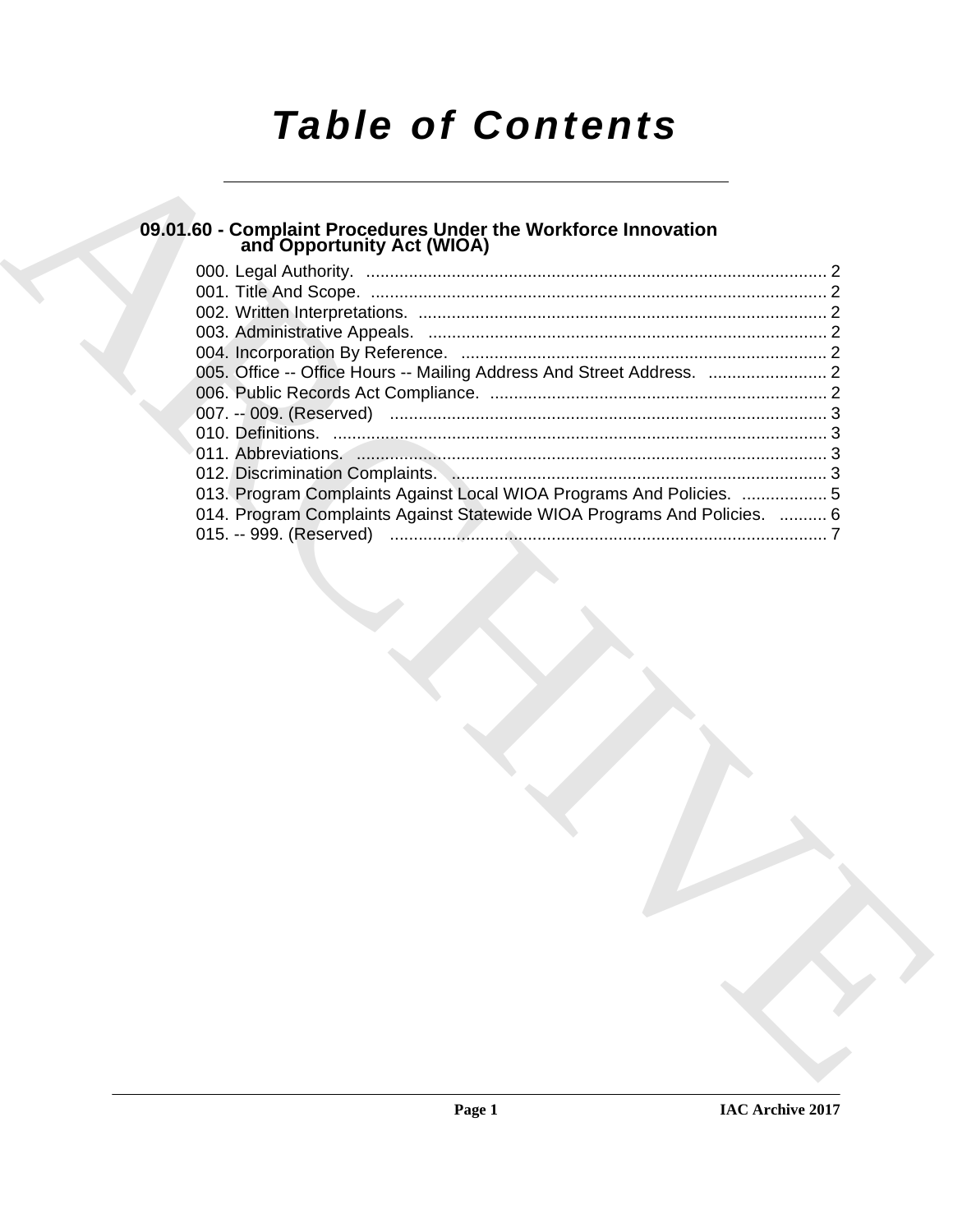#### **IDAPA 09 TITLE 01 CHAPTER 60**

#### <span id="page-1-0"></span>**09.01.60 - COMPLAINT PROCEDURES UNDER THE WORKFORCE INNOVATION AND OPPORTUNITY ACT (WIOA)**

#### <span id="page-1-1"></span>**000. LEGAL AUTHORITY.**

These rules are promulgated under the legal authority of 20 CFR Section 667.600, 29 CFR Part 37 and Section 72- 1333(2), Idaho Code.

#### <span id="page-1-2"></span>**001. TITLE AND SCOPE.**

**01.** Title. These rules shall be cited as IDAPA 09.01.60, "Complaint Procedures Under the Workforce on and Opportunity Act." (3-15-02) Innovation and Opportunity Act."

**Scope**. These rules govern the procedures for processing and adjudicating discrimination and program complaints by or against any program or activity funded or authorized under Title I of the federal Workforce Innovation and Opportunity Act. (3-15-02)

**GEAR OR COMPLAINT PROCEDURES AND THE WORKFORCE INNOVATION<br>
49.0.01.60 - COMPLAINT PROCEDURES MIGHE IN CONSECTIVITY ACT (WOOK)<br>
49.00 COPY CALL ATTHORTY,<br>
49.00 COPY CALL ATTHORTY,<br>
49.00 COPY CALL ATTHORTY,<br>
49.00 COPY C a.** Discrimination Complaints. The Workforce Innovation and Opportunity Act prohibits discrimination against all individuals in the United States on the basis of race, color, religion, sex, national origin, age, disability, political affiliation or belief, and discrimination against beneficiaries on the basis of either citizenship or status as a lawfully admitted immigrant authorized to work in the United States or participation in any WIOA Title I financially assisted program or activity; and incorporates the provisions of Title VI of the Civil Rights Act of 1964, as amended, which prohibits discrimination on the basis of race, color and national origin; Section 504 of the Rehabilitation Act of 1973, as amended, which prohibits discrimination against qualified individuals with disabilities; The Age Discrimination Act of 1975, as amended, which prohibits discrimination on the basis of age; and Title IX of the Education Amendments of 1972, as amended, which prohibits discrimination on the basis of sex in educational programs. A complaint alleging a violation of any of these provisions is a discrimination complaint which shall be processed and adjudicated according to the discrimination complaint procedures provided for in these rules. Further, no entity receiving financial assistance under WIOA may discharge, intimidate, retaliate against, threaten, coerce, or discriminate against any person because such person has filed a complaint, opposed a prohibited practice, furnished information, assisted, or participated in any manner in an investigation or hearing. These actions are also considered discrimination and are enforced under this rule's discrimination complaint procedures. (3-15-02)

**b.** Program Complaints. Nondiscriminatory, non-criminal complaints involving the proper application of the Workforce Innovation and Opportunity Act and its regulations and policies are program complaints, which shall be processed and adjudicated according to the program complaint procedures provided for in these rules.

(3-15-02)

<span id="page-1-4"></span><span id="page-1-3"></span>

| 002.<br><b>WRITTEN INTERPRETATIONS.</b><br>The Department has no written interpretations of these rules.                      | $(3-15-02)$ |  |
|-------------------------------------------------------------------------------------------------------------------------------|-------------|--|
| 003.<br><b>ADMINISTRATIVE APPEALS.</b><br>Appeals shall be governed by the provisions of this chapter.                        | $(3-15-02)$ |  |
| 004.<br><b>INCORPORATION BY REFERENCE.</b><br>There are no documents that have been incorporated by reference into this rule. | $(3-15-02)$ |  |

#### <span id="page-1-6"></span><span id="page-1-5"></span>**005. OFFICE -- OFFICE HOURS -- MAILING ADDRESS AND STREET ADDRESS.**

The principal place of business of the Idaho Department of Labor is in Boise, Idaho. The office is located at, and its mailing address is, 317 W. Main Street, Boise, Idaho 83735. Office hours are from 8 a.m. to 5 p.m., except Saturday, Sunday and legal holidays. The telephone number of the Department is (208) 332-3570 and the TTY number through Idaho Relay Service is 1-800-377-3529. (3-15-02)

#### <span id="page-1-7"></span>PUBLIC RECORDS ACT COMPLIANCE.

The rules contained herein have been promulgated according to the provisions of Title 67, Chapter 52, Idaho Code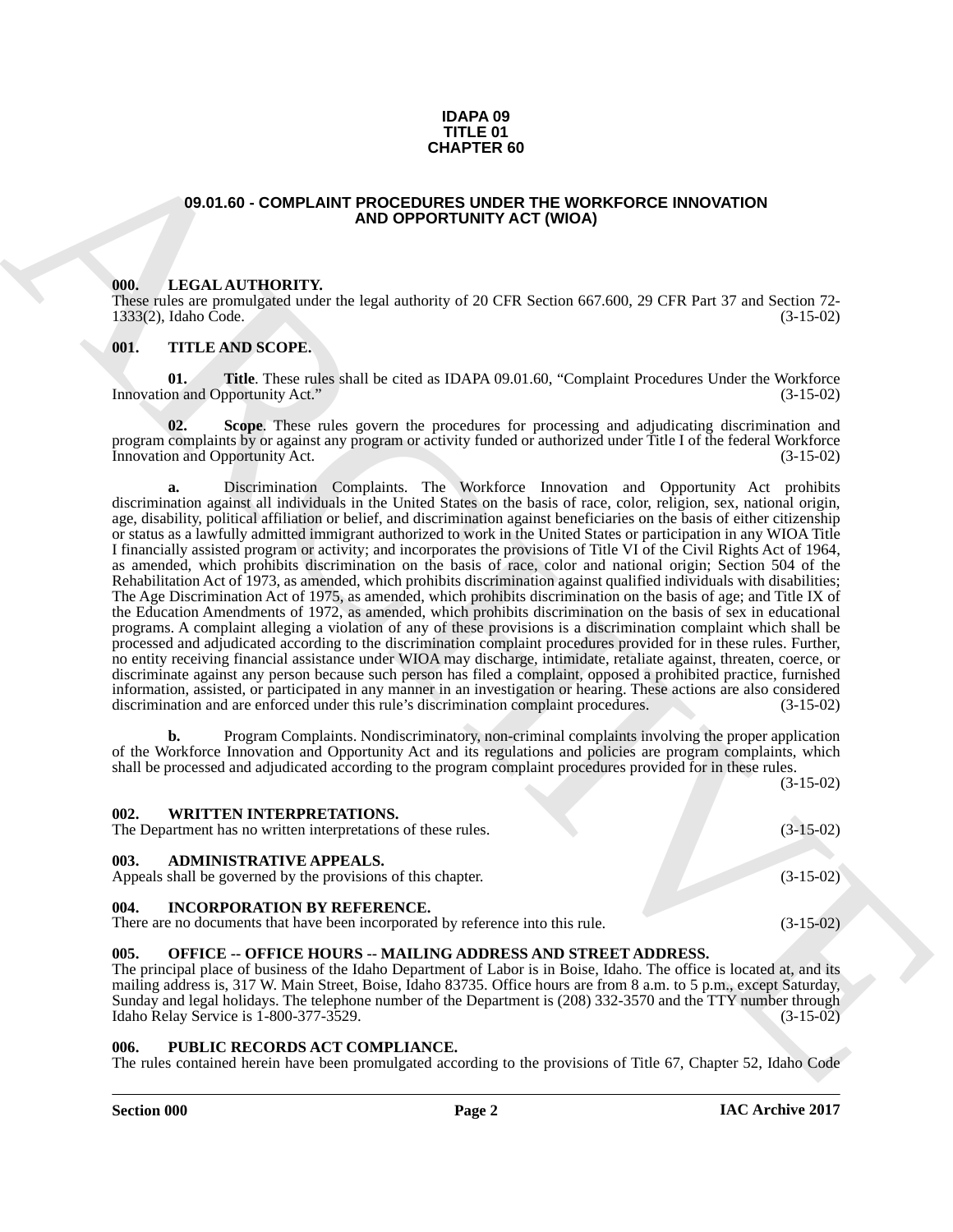*IDAHO ADMINISTRATIVE CODE IDAPA 09.01.60 - Complaint Procedures Under the Workforce Innovation & Opportunity Act* 

and are public records. (3-15-02)

#### <span id="page-2-0"></span>**007. -- 009. (RESERVED)**

#### <span id="page-2-1"></span>**010. DEFINITIONS.**

Unless the context clearly requires otherwise, these terms shall have the following meanings when used in this chapter. (3-15-02)  $\alpha$ chapter. (3-15-02)

<span id="page-2-10"></span><span id="page-2-9"></span><span id="page-2-8"></span>**01. Department**. Idaho Department of Labor. (3-15-02)

**02. Local Administrative Entity**. The administrative entity that administers the workforce investment system within a designated local area. (3-15-02)

**03.** One-Stop Operator. One (1) or more entities designated or certified under the provisions of WIOA to operate a One-Stop Center. (3-15-02)

<span id="page-2-12"></span><span id="page-2-11"></span>**04. Service Provider**. Any operator or provider of aid, benefits, services, or training to any WIOA Title I funded program or activity that receives financial assistance either from or through any WIOA recipient, or for any participant through that participant's Individual Training Account; or any entity that is selected or certified as an eligible provider of training services to participants. (3-15-02)

**Department of Labor. Under the Weithere thrownton's Constraints of Laboration's Construction**<br>
(a) The Construction Construction Construction Construction Construction Construction Construction Construction<br>
(a) Depart **05. WIOA Recipient**. Any entity to which financial assistance under WIOA Title I is extended, either directly from the Department or through the Governor or another recipient, including any successor, assignee, or transferee of a recipient, but excluding the ultimate beneficiaries of the WIOA Title I-funded program or activity. It includes, but is not limited to state-level agencies that administer or are financed in whole or in part with WIOA Title I funds; the Department; state and local WIOA boards; local WIOA grant recipients; One-Stop operators; service providers, including eligible training providers; and on-the-job training employers. In addition, One-Stop partners are treated as WIOA recipients, but only to the extent that they participate in the One-Stop delivery syst treated as WIOA recipients, but only to the extent that they participate in the One-Stop delivery system.

#### <span id="page-2-2"></span>**011. ABBREVIATIONS.**

Unless the context clearly requires otherwise, these abbreviations shall have the following meanings when used in this chapter. (3-15-02)

<span id="page-2-7"></span><span id="page-2-6"></span><span id="page-2-5"></span><span id="page-2-4"></span>

| 01. | <b>ADR.</b> Alternate Dispute Resolution.                        | $(3-15-02)$ |
|-----|------------------------------------------------------------------|-------------|
| 02. | <b>CRC.</b> Civil Rights Center of the U.S. Department of Labor. | $(3-15-02)$ |
| 03. | <b>EO.</b> Equal Opportunity.                                    | $(3-15-02)$ |
| 04. | <b>WIOA</b> . Workforce Innovation and Opportunity Act.          | $(3-15-02)$ |

#### <span id="page-2-3"></span>**012. DISCRIMINATION COMPLAINTS.**

Complaints alleging discrimination shall be in writing and may be filed by the complainant or the complainant's designated representative with the Department, Local Administrative Entity, Service Provider, or One-Stop Operator. Written Complaints taken by the Department, Local Administrative Entity, Service Provider, or One-Stop Operator shall be promptly forwarded to the State EO Officer. Written complaints may also be filed directly with the Director, CRC, U.S. Department of Labor, 200 Constitution Avenue NW, Room N-4123, Washington, DC 20210. (3-15-02)

<span id="page-2-13"></span>

| 01. | <b>Contents.</b> A written complaint shall include: |  |  |
|-----|-----------------------------------------------------|--|--|
|     |                                                     |  |  |

**a.** The complainant's name and address; (3-15-02)

**b.** The identity of the individual or entity that the complainant alleges is responsible for the discrimination; (3-15-02)

A description of the complainant's allegations in enough detail to allow an initial determination of iness and the apparent merit of the complaint; and  $(3-15-02)$ jurisdiction, timeliness and the apparent merit of the complaint; and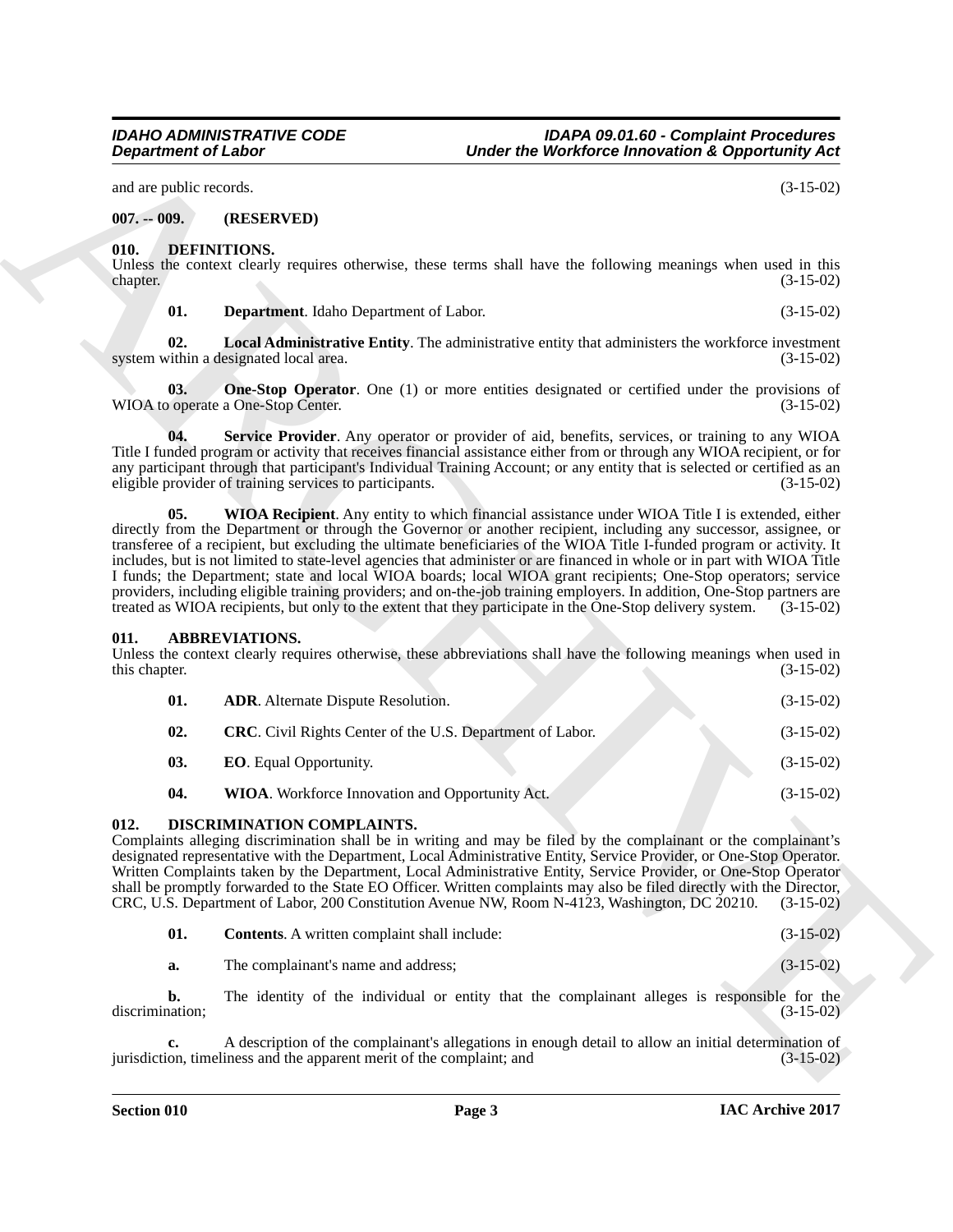<span id="page-3-2"></span><span id="page-3-1"></span>**d.** The complainant's signature or the signature of the complainant's authorized representative. (3-15-02)

**02. Complaint Log**. All complaints shall be logged. The log shall include the name and address of the complainant, the basis for the complaint, a description of the complaint, the disposition and date of disposition of the complaint, and any other pertinent information.

**03. Confidential Information**. Information that could lead to the identification of the person filing the complaint shall be kept confidential unless disclosure is required by law or is necessary for conducting an investigation or engaging in enforcement activities. (3-15-02) investigation or engaging in enforcement activities.

<span id="page-3-5"></span>**04. Jurisdiction**. In order to have jurisdiction to process and adjudicate a discrimination complaint the respondent against whom the complaint was filed must be a WIOA recipient, the complaint must allege a basis for discrimination that is prohibited by WIOA, and the complaint must be filed within one hundred eighty (180) days of the alleged discrimination. (3-15-02) the alleged discrimination.

<span id="page-3-6"></span><span id="page-3-4"></span>**05.** Notice of Lack of Jurisdiction. If a determination is made that there is no jurisdiction to process the complaint, a Notice of Lack of Jurisdiction must be sent to the complainant that includes the reason for the determination and notice that the complainant has the right to file a complaint directly with CRC within thirty (30) days from receipt of the Notice of Lack of Jurisdiction.

**Department of Labor<br>
The complishment of signature of the complishment of the complishment of the complishment of the complishment of the signature of the complishment of the signature of the complishment of the signatur 06. Joint Jurisdiction**. Where the complaint alleges discrimination by a WIOA recipient or service provider on a basis that is prohibited by both WIOA and by a civil rights law independently enforced by that WIOA recipient or service provider, the complaint must be referred to that WIOA recipient or service provider for processing under their procedures. For example, WIOA prohibits discrimination on the basis of national origin. If a discrimination complaint on the basis of national origin is made against a WIOA recipient or service provider and they are also prohibited under their own regulations from discriminating on the basis of national origin, then the complaint shall be referred to that WIOA recipient or service provider for processing according to their regulations. Notice of the referral must be sent to the complainant. (3-15-02)

<span id="page-3-7"></span>**07. Sole Jurisdiction**. Where the complaint alleges discrimination by a WIOA recipient or service provider on a basis that is prohibited by WIOA and is not covered by a civil rights law independently enforced by that WIOA recipient or service provider (e.g. religion, political affiliation or belief, citizenship or participation in WIOA Title I), the complaint shall be processed by that WIOA recipient or service provider under these procedures.

(3-15-02)

<span id="page-3-3"></span>**08. Formal Resolution**. The State EO Officer shall send written notice to the complainant stating that laint has been received. (3-15-02) the complaint has been received.

**a.** The notice must list the issues raised in the complaint and state for each issue whether it has been for investigation or rejected and the reason for its rejection. (3-15-02) accepted for investigation or rejected and the reason for its rejection.

**b.** The notice must advise that the complainant has the right to be represented by an attorney or another person of the complainant's choice. The Notice must also give the complainant the right to choose between an ADR process or a hearing. (3-15-02) ADR process or a hearing.

<span id="page-3-0"></span>**The ADR Process.** If the party filing the complaint requests to use the ADR process for resolving the complaint, the State EO Officer shall request a mediator and monitor the processing of the complaint. (3-15-02)

**a.** The mediator shall schedule mediation by written notice, mailed to all interested parties at least seven (7) days prior to the first mediation session. The notice shall include the date, time, and place of the mediation.  $(3-15-02)$ 

**b.** The mediation process must be concluded within forty-five (45) days from the date the complaint was filed. The complaint is considered resolved when all parties to the complaint enter into a written agreement resolving the issues raised in the complaint. (3-15-02) resolving the issues raised in the complaint.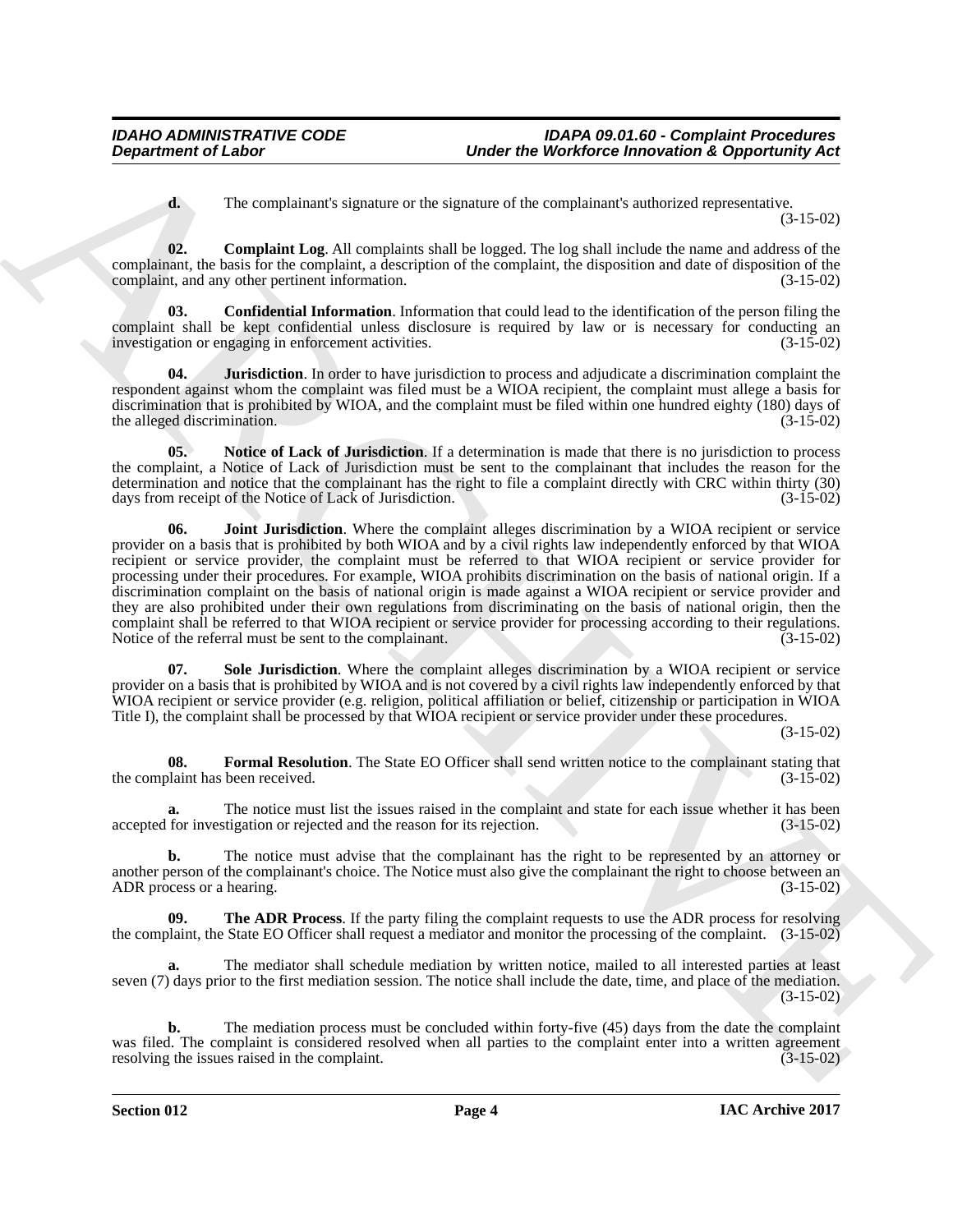**c.** The written agreement must give notice that if the terms of the agreement are breached, the nonbreaching party may file a complaint with CRC within thirty (30) days of the date the non-breaching party learns of the breach.  $(3-15-02)$ the breach.  $(3-15-02)$ 

**d.** If the parties do not reach an agreement, the State EO Officer shall forward the complaint to a officer for a hearing. (3-15-02) hearing officer for a hearing.

<span id="page-4-1"></span>**10. The Hearing Process**. If the party filing the complaint requests a hearing to resolve the complaint, or if the ADR process fails to result in an agreement, the State EO Officer shall forward the complaint to the hearing officer and monitor the processing of the complaint. (3-15-02)

**a.** The hearing officer shall schedule a formal hearing by written notice, mailed to all interested parties at least seven (7) days prior to the hearing. The notice shall include the date, time, and place of the hearing. (3-15-02)

**b.** The hearing must be conducted within sixty (60) days from the date the complaint was filed. (3-15-02)

**c.** Parties may present witnesses and documentary evidence, and question others who present evidence and witnesses. Parties may be represented by an attorney or other designated representative, and may request that records and documents be produced. (3-15-02) request that records and documents be produced.

| d. | All testimony shall be taken under oath or affirmation. | $(3-15-02)$ |
|----|---------------------------------------------------------|-------------|
|----|---------------------------------------------------------|-------------|

**e.** The hearing will be recorded. (3-15-02)

**f.** The hearing officer's recommended resolution shall include a summary of factual evidence given be hearing and the conclusions upon which the recommendation is based.  $(3-15-02)$ during the hearing and the conclusions upon which the recommendation is based.

The hearing officer's recommended resolution must be completed and sent to the State EO Officer ve (75) days from the date the discrimination complaint was filed. (3-15-02) within seventy-five  $(75)$  days from the date the discrimination complaint was filed.

**11. Notice of Final Action**. The Department shall review the recommendation of the hearing officer and shall issue a Notice of Final Action within ninety (90) days from the date the discrimination complaint was filed.<br>The Notice of Final Action shall contain the following: (3-15-02) The Notice of Final Action shall contain the following:

<span id="page-4-2"></span>**a.** Department's decision on each issue and the reasons for the decision; (3-15-02) **b.** A description of the way the parties resolved the issue; and (3-15-02)

**c.** Notice that the complainant has the right to file an appeal with CRC within thirty (30) days from the date the Notice of Final Action is issued if dissatisfied with the Department's final action on the complaint.

 $(3-15-02)$ 

#### <span id="page-4-0"></span>**013. PROGRAM COMPLAINTS AGAINST LOCAL WIOA PROGRAMS AND POLICIES.**

Department of Labor<br>
The valid agenction is the best for the state of the term of the state of the state of the state of the state of the state of the state of the state of the state of the state of the state of the state Participants, One-Stop partners, service providers, and other interested parties may file complaints alleging nondiscriminatory, non-criminal violations of the WIOA agreements, policies or activities of a Local Administrative Entity or local service provider. Local program complaints shall be in writing and shall be filed with the local service provider or local administrative entity against whom the complaint is made within one hundred eighty (180) days from the date of the event or condition that is alleged to be a violation of WIOA. A complaint may be amended prior to a scheduled hearing or withdrawn by the complainant at any time. Information about the identity of the person filing the complaint or to the identity of any person who furnishes information relating to, or assisting in, an investigation, shall be kept confidential from non-parties to the complaint process unless disclosure is required by law. No entity receiving financial assistance under WIOA may discharge, intimidate, retaliate, threaten, coerce, or discriminate against any person because such person has filed a complaint, opposed a prohibited practice, furnished information, assisted, or participated in any manner in an investigation or hearing. (3-15-02) information, assisted, or participated in any manner in an investigation or hearing.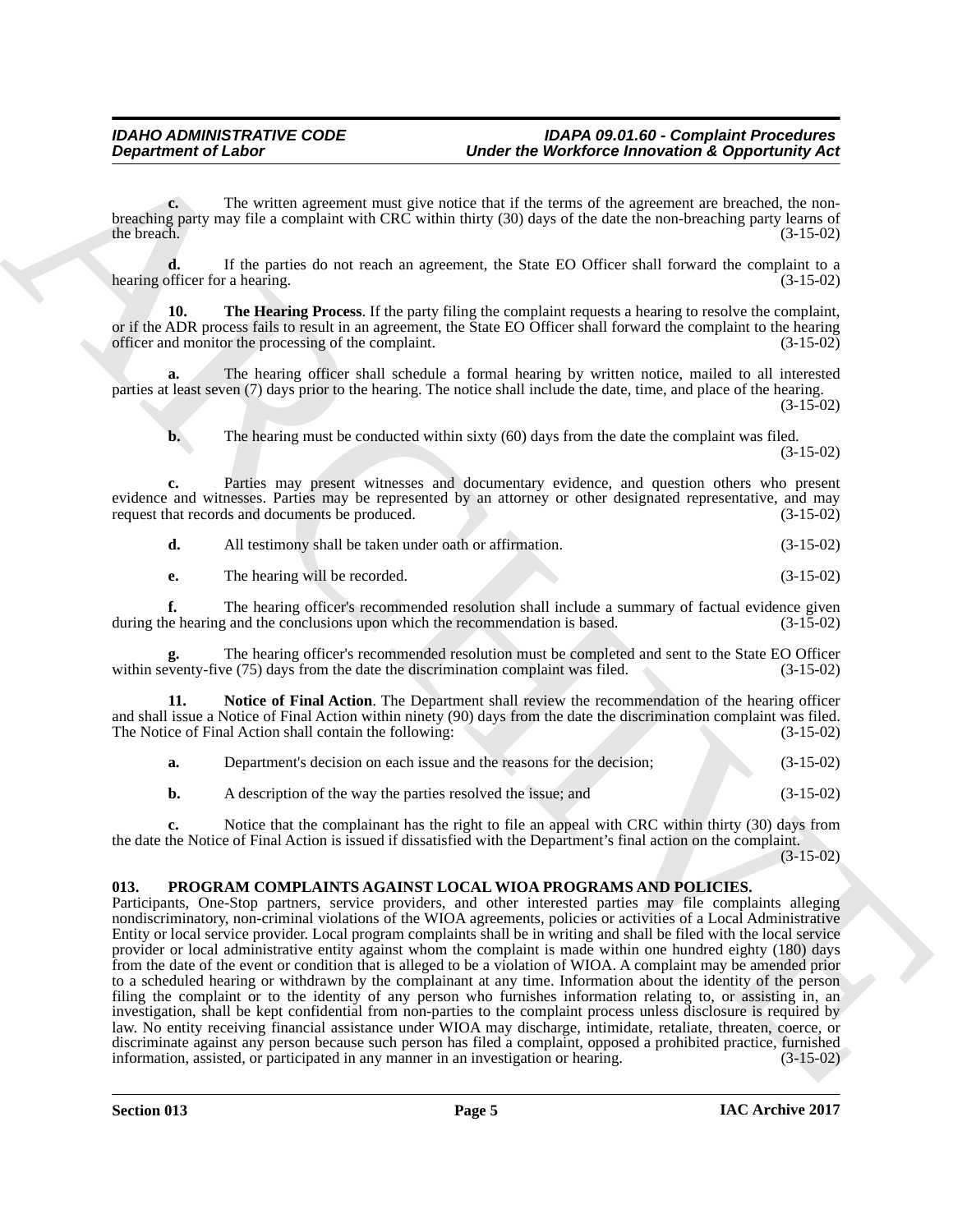#### <span id="page-5-5"></span><span id="page-5-4"></span><span id="page-5-2"></span>*IDAHO ADMINISTRATIVE CODE IDAPA 09.01.60 - Complaint Procedures Under the Workforce Innovation & Opportunity Act*

|      | <b>Department of Labor</b>                               | Under the Workforce Innovation & Opportunity Act                                                                                                                                                                                                                                                                                                                                                                                                                                                                                                                                                                                                                                                                                                                                                                             |                                                                                                                                                                                                                                          |
|------|----------------------------------------------------------|------------------------------------------------------------------------------------------------------------------------------------------------------------------------------------------------------------------------------------------------------------------------------------------------------------------------------------------------------------------------------------------------------------------------------------------------------------------------------------------------------------------------------------------------------------------------------------------------------------------------------------------------------------------------------------------------------------------------------------------------------------------------------------------------------------------------------|------------------------------------------------------------------------------------------------------------------------------------------------------------------------------------------------------------------------------------------|
| 01.  |                                                          | Initial Review. Written complaints shall be taken by the local service provider or local<br>administrative entity from the complainant or the complainant's designated representative. All complaints shall be<br>logged. If the complaint alleges a violation of any statute, regulation, policy, or program that is not governed by<br>WIOA, the complaint shall be referred to the appropriate organization for resolution. Notice of the referral shall be<br>sent to the complainant. If the complaint is retained, a complaint file should be established that contains:                                                                                                                                                                                                                                               | $(3-15-02)$                                                                                                                                                                                                                              |
| a.   | All application and enrollment forms, if appropriate;    |                                                                                                                                                                                                                                                                                                                                                                                                                                                                                                                                                                                                                                                                                                                                                                                                                              | $(3-15-02)$                                                                                                                                                                                                                              |
| b.   | The written complaint and complaint form;                |                                                                                                                                                                                                                                                                                                                                                                                                                                                                                                                                                                                                                                                                                                                                                                                                                              | $(3-15-02)$                                                                                                                                                                                                                              |
| c.   | A chronological log of events;                           |                                                                                                                                                                                                                                                                                                                                                                                                                                                                                                                                                                                                                                                                                                                                                                                                                              | $(3-15-02)$                                                                                                                                                                                                                              |
| d.   | All relevant correspondence; and                         |                                                                                                                                                                                                                                                                                                                                                                                                                                                                                                                                                                                                                                                                                                                                                                                                                              | $(3-15-02)$                                                                                                                                                                                                                              |
| e.   | A record of any resolution attempted.                    |                                                                                                                                                                                                                                                                                                                                                                                                                                                                                                                                                                                                                                                                                                                                                                                                                              | $(3-15-02)$                                                                                                                                                                                                                              |
| 02.  | the resolution must be documented in the complaint file. | <b>Informal Resolution.</b> An attempt should be made to informally resolve the complaint to the<br>satisfaction of all parties. This informal resolution process must be completed within ten (10) days from the date the<br>complaint was filed. If all parties are satisfied, the complaint is considered resolved and the terms and conditions of                                                                                                                                                                                                                                                                                                                                                                                                                                                                        | $(3-15-02)$                                                                                                                                                                                                                              |
| 03.  |                                                          | Formal Resolution. When no informal resolution is possible, the local service provider shall<br>forward the complaint and a copy of the file to the local administrative entity who will review the complaint file,<br>conduct a further investigation if necessary, and issue a determination within twenty (20) days from the date the<br>complaint was filed. If the determination is not contested as provided for in Subsection 013.04, the complaint will be<br>considered resolved and the complaint file shall be closed and documented accordingly.                                                                                                                                                                                                                                                                 | $(3-15-02)$                                                                                                                                                                                                                              |
| 04.  |                                                          | Request for Hearing. Any party dissatisfied with a local administrative entity's determination may<br>request a hearing within ten (10) days of the date of the determination. The request shall be in writing and must be<br>timely filed with the local administrative entity. The local administrative entity shall forward the program complaint<br>to a hearing officer for resolution. The local administrative entity will monitor the processing of the complaint.                                                                                                                                                                                                                                                                                                                                                   | $(3-15-02)$                                                                                                                                                                                                                              |
| 05.  | conclusions upon which the recommendation is based.      | Hearing. The hearing officer shall schedule a formal hearing by written notice, mailed to all<br>interested parties at least seven (7) days prior to the hearing. The notice shall include the date, time, and place of the<br>hearing. The hearing must be conducted within forty-five (45) days from the date the complaint was filed. Parties<br>may present witnesses and documentary evidence, and question others who present evidence and witnesses. Parties<br>may be represented by an attorney or another designated representative, and may request that records and documents<br>be produced. All testimony shall be taken under oath or affirmation. The hearing will be recorded. The hearing<br>officer's recommended resolution shall include a summary of factual evidence given during the hearing and the | $(3-15-02)$                                                                                                                                                                                                                              |
| 06.  |                                                          | Final Decision. The local administrative entity shall review the recommendation of the hearing<br>officer and shall issue a final decision within sixty (60) days from the date the complaint was filed.                                                                                                                                                                                                                                                                                                                                                                                                                                                                                                                                                                                                                     | $(3-15-02)$                                                                                                                                                                                                                              |
| 07.  | from the date the complaint was originally filed.        | <b>Request for Review.</b> Any party dissatisfied with the local administrative entity's final decision, or<br>any party who has not received a decision or a final resolution within sixty (60) days from the date the complaint was<br>filed, may file a Request for Review. A request for review must be filed with the Department within ninety (90) days                                                                                                                                                                                                                                                                                                                                                                                                                                                                | $(3-15-02)$                                                                                                                                                                                                                              |
| 014. |                                                          | PROGRAM COMPLAINTS AGAINST STATEWIDE WIOA PROGRAMS AND POLICIES.<br>Participants, One-Stop partners, service providers and other interested parties may file complaints alleging                                                                                                                                                                                                                                                                                                                                                                                                                                                                                                                                                                                                                                             | nondiscriminatory, non-criminal violations of statewide WIOA agreements, policies or activities. Statewide program<br>complaints shall be in writing and shall be filed with the statewide service provider or the Department within one |

### <span id="page-5-7"></span><span id="page-5-6"></span><span id="page-5-3"></span><span id="page-5-1"></span><span id="page-5-0"></span>**014. PROGRAM COMPLAINTS AGAINST STATEWIDE WIOA PROGRAMS AND POLICIES.**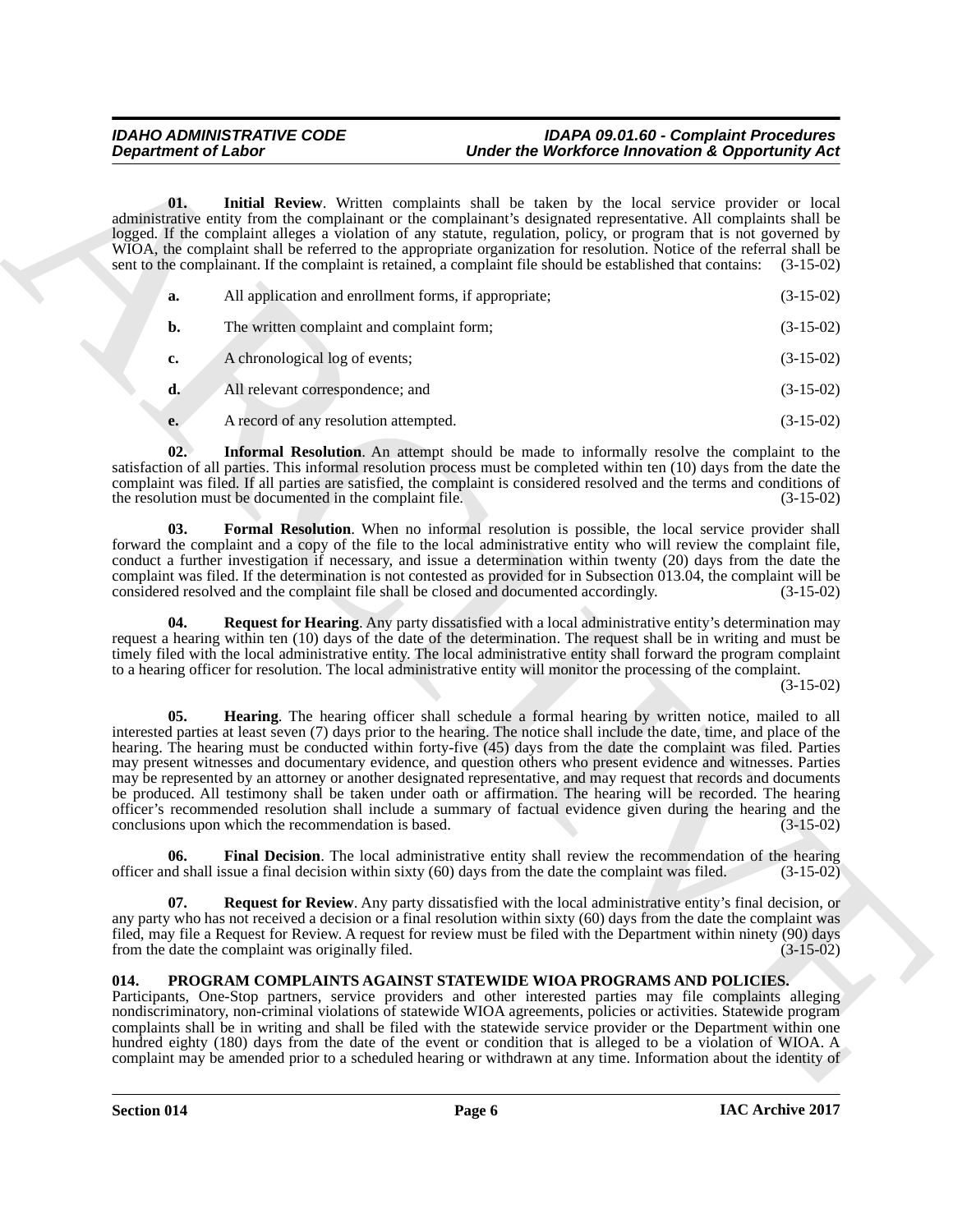#### *IDAHO ADMINISTRATIVE CODE IDAPA 09.01.60 - Complaint Procedures Under the Workforce Innovation & Opportunity Act*

the person filing the complaint or to the identity of any person who furnishes information relating to, or assisting in, an investigation, shall be kept confidential from non-parties to the complaint process unless disclosure is required by law. No entity receiving financial assistance under the Act may discharge, intimidate, retaliate, threaten, coerce, or discriminate against any person because such person has filed a complaint, opposed a prohibited practice, furnished information, assisted, or participated in any manner in an investigation or hearing. (3-15-02)

<span id="page-6-5"></span>**01.** Initial Review. Written complaints shall be taken from the complainant or the complainant's designated representative. All complaints shall be logged. If the complaint alleges a violation of local WIOA programs, policies or agreements, the complaint shall be referred to the local administrative entity for processing under the complaint procedures for program complaints against local WIOA programs. If the complaint alleges a violation of any statute, regulation, policy, or program that is not governed by WIOA, the complaint shall be referred to the appropriate organization for resolution. Notice of the referral shall be sent to the complainant. If the complaint is retained, a complaint file should be established that contains: (3-15-02) is retained, a complaint file should be established that contains:

| a.             | All application and enrollment forms, if appropriate; | $(3-15-02)$ |
|----------------|-------------------------------------------------------|-------------|
| $\mathbf{b}$ . | The written complaint and complaint form;             | $(3-15-02)$ |
| c.             | A chronological log of events;                        | $(3-15-02)$ |

- **d.** All relevant correspondence; and (3-15-02)
- <span id="page-6-4"></span><span id="page-6-2"></span>**e.** A record of any resolution attempted. (3-15-02)

**02. Informal Resolution**. An attempt should be made to informally resolve the complaint to the satisfaction of all parties. This informal resolution process must be completed within ten (10) days from the date the complaint was filed. If all parties are satisfied, the complaint is considered resolved and the terms and conditions of the resolution must be documented in the complaint file. (3-15-02) the resolution must be documented in the complaint file.

**03. Formal Resolution**. When no informal resolution is possible, the statewide service provider shall forward the complaint and a copy of the file to the Department who shall review the complaint file, conduct a further investigation if necessary, and issue a determination within twenty (20) days from the date the complaint was filed. If the determination is not contested as provided for in Subsection 014.04, the complaint shall be considered resolved and the complaint file will be closed and documented accordingly. (3-15-02)

<span id="page-6-6"></span><span id="page-6-3"></span>**04. Request for Hearing**. Any party dissatisfied with the Department's determination may request a hearing within ten (10) days of the date of the determination. The request shall be in writing and must be timely filed with the Department. The Department shall forward the program complaint to a hearing officer for resolution. The Department will monitor the processing of the complaint. (3-15-02)

**Dependent of Listen**<br> **Archives the specifical state of the specifical state of the specifical state of the specifical state of the specifical state of the specifical state of the specifical state of the specifical stat 05. Hearing**. The hearing officer shall schedule a formal hearing by written notice, mailed to all interested parties at least seven (7) days prior to the hearing. The notice shall include the date, time, and place of the hearing. The hearing must be conducted within forty-five (45) days from the date the complaint was filed. Parties may present witnesses and documentary evidence, and question others who present evidence and witnesses. Parties may be represented by an attorney or another designated representative, and may request that records and documents be produced. All testimony shall be taken under oath or affirmation. The hearing shall be recorded. The hearing officer's recommended resolution shall include a summary of factual evidence given during the hearing and the conclusions upon which the recommendation is based. (3-15-02)

<span id="page-6-1"></span>**06.** Final Decision. The Department shall review the recommendation of the hearing officer and shall nal decision within sixty (60) days from the date the complaint was filed. (3-15-02) issue a final decision within sixty  $(60)$  days from the date the complaint was filed.

#### <span id="page-6-0"></span>**015. -- 999. (RESERVED)**